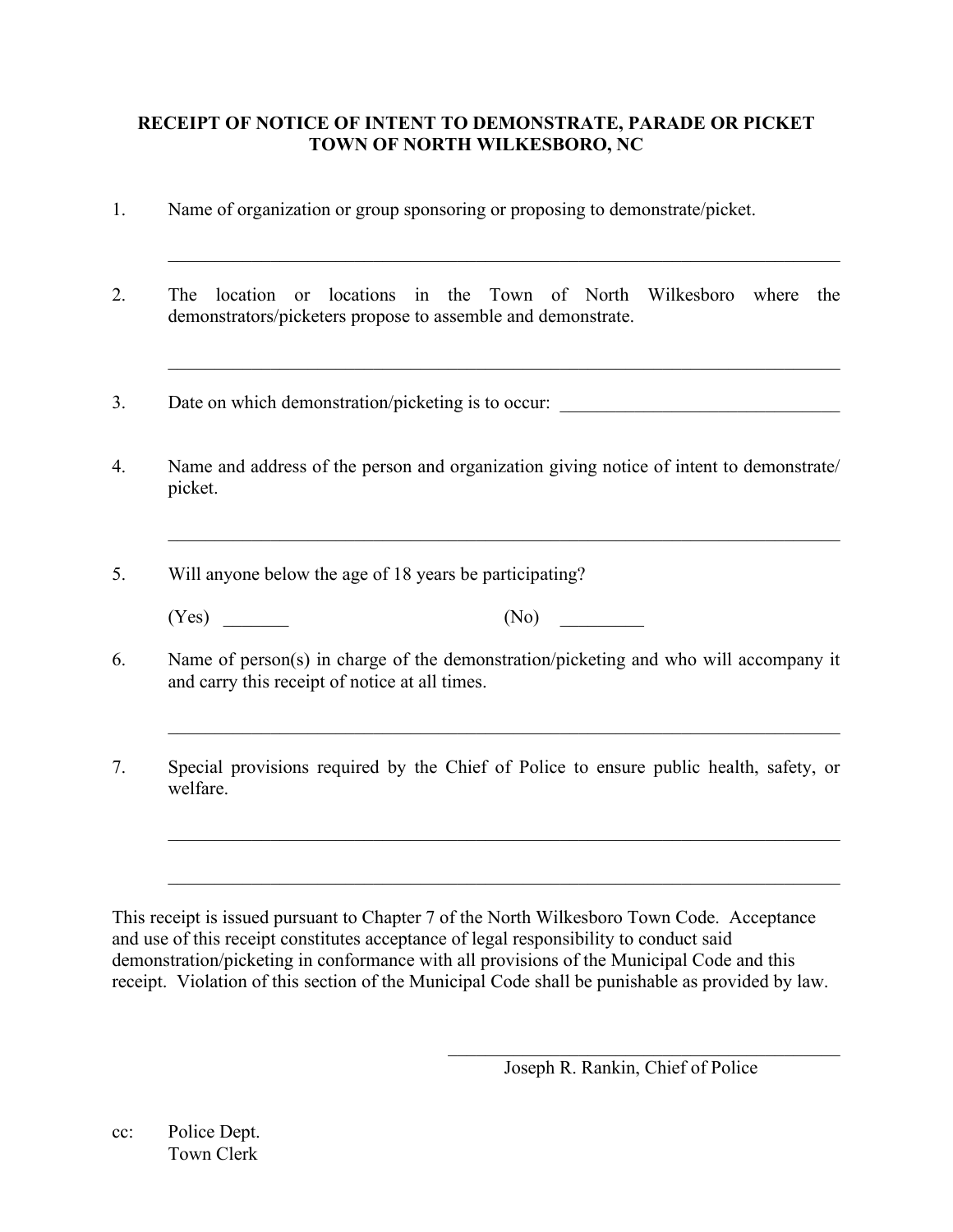### **CHAPTER 7 OF THE NORTH WILKESBORO TOWN CODE**

#### **Sections:**

- [7-1. Definitions.](https://library.municode.com/HTML/16531/level2/CD_CH7DEPAPI.html#CD_CH7DEPAPI_7-1DE)
- [7-2. Permit required.](https://library.municode.com/HTML/16531/level2/CD_CH7DEPAPI.html#CD_CH7DEPAPI_7-2PERE)
- [7-3. Requirements for and issuance of permits—Considerations bearing on issuance or denial of permit.](https://library.municode.com/HTML/16531/level2/CD_CH7DEPAPI.html#CD_CH7DEPAPI_7-3REISPEONBEISDEPE)
- [7-4. Certain acts prohibited.](https://library.municode.com/HTML/16531/level2/CD_CH7DEPAPI.html#CD_CH7DEPAPI_7-4CEACPR)
- [7-5. Revocation of permit.](https://library.municode.com/HTML/16531/level2/CD_CH7DEPAPI.html#CD_CH7DEPAPI_7-5REPE)
- [7-6. Interference with permitted activity prohibited.](https://library.municode.com/HTML/16531/level2/CD_CH7DEPAPI.html#CD_CH7DEPAPI_7-6INPEACPR)
- [7-7. Additional regulations—Applicable to picketing.](https://library.municode.com/HTML/16531/level2/CD_CH7DEPAPI.html#CD_CH7DEPAPI_7-7ADREPPPI)
- [7-8. Same—Applicable to parades and group demonstrations.](https://library.municode.com/HTML/16531/level2/CD_CH7DEPAPI.html#CD_CH7DEPAPI_7-8SAPPPAGRDE)
- [7-9. Exceptions from chapter.](https://library.municode.com/HTML/16531/level2/CD_CH7DEPAPI.html#CD_CH7DEPAPI_7-9EXCH)

#### **7-1. Definitions.**

For the purposes of this chapter, the following words and phrases shall have the meanings respectively ascribed to them by this section:

"Block" shall mean that portion of any street lying between its intersections with other streets.

"Group demonstration" shall mean any assembly together or concert of action between or among two or more persons for the purpose of protesting any matter or of making known any position or promotion of such persons, or of or on behalf of any organization or class of persons, or for the purpose of attracting attention to such assembly.

"Parade" shall mean any parade, march, ceremony, show, exhibition or procession of any kind in or upon the public streets, sidewalks, parks or other public grounds or places.

"Picket line" shall mean any two or more persons formed together for the purpose of making known any position or promotion of such persons, or of or on behalf of any organization or class of persons.

*(5-7-68, § 1.)*

#### **7-2. Permit required.**

It shall be unlawful for any person to organize, conduct or participate in any parade, picket line or group demonstration in or upon any street, sidewalk or other public place within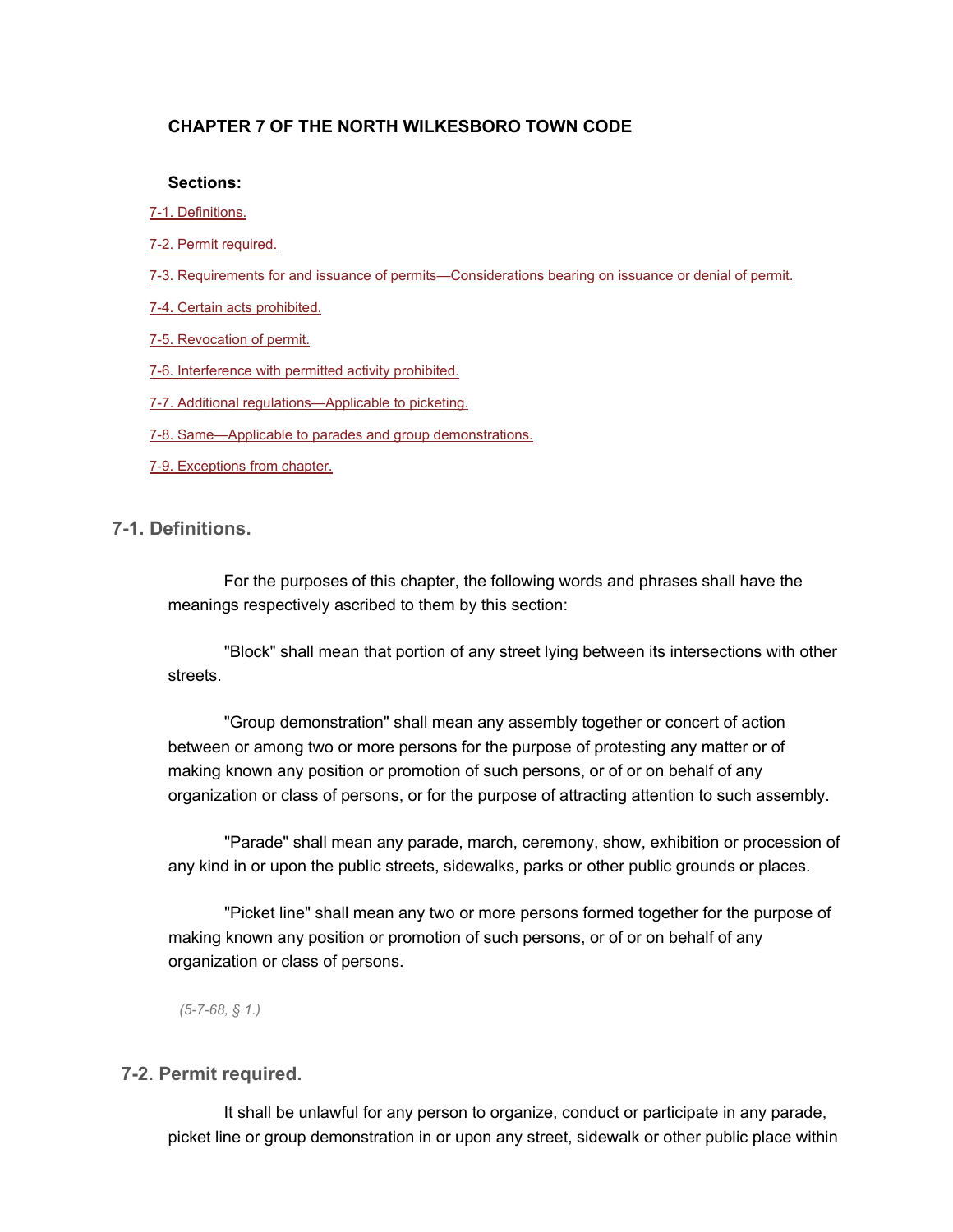the town unless a permit therefor has been issued by the town in accordance with the provisions of this chapter.

*(5-7-68, § 2.)*

**7-3. Requirements for and issuance of permits—Considerations bearing on issuance or denial of permit.**

The chief of police is authorized to issue permits as required in the preceding section, and in the issuance thereof he shall:

(a)

Require a written application for permit to be filed not less than twenty-four hours in advance of such parade, picket line or group demonstration. Such application shall be on a form prescribed by the chief, shall be signed by the applicant or applicants, including the person or persons to be in charge as mentioned in subsection (d) of this section, and shall show the proposed time, place, purpose and size of such parade, picket line or group demonstration and whether or not any minors below the age of eighteen years shall participate.

(b)

Refuse to issue such permit when the activity or purpose stated in the application would violate any ordinance of the town or statute of the state or the United States or when the activity or purpose would constitute a clear and present danger to the public health or safety or would hinder or prevent the orderly movement of pedestrians or vehicular traffic on the streets, sidewalks or public places in the town.

(c)

Specify in the permit whether or not minors below the age of eighteen years will be permitted to participate. The chief shall pass upon whether or not such minors may participate, and shall base his determination upon whether or not the purpose or time or place of the particular activity will be detrimental to or endanger the health, safety or welfare of such minors, or will interfere with their education.

(d)

Require that the application for a permit shall specify, and the permit shall designate, the person or persons in charge of the activity. Such person shall be required to accompany the parade, picket line, or group demonstration and shall carry such permit with him at that time. Such permit shall not be valid in the possession of any other person.

(e)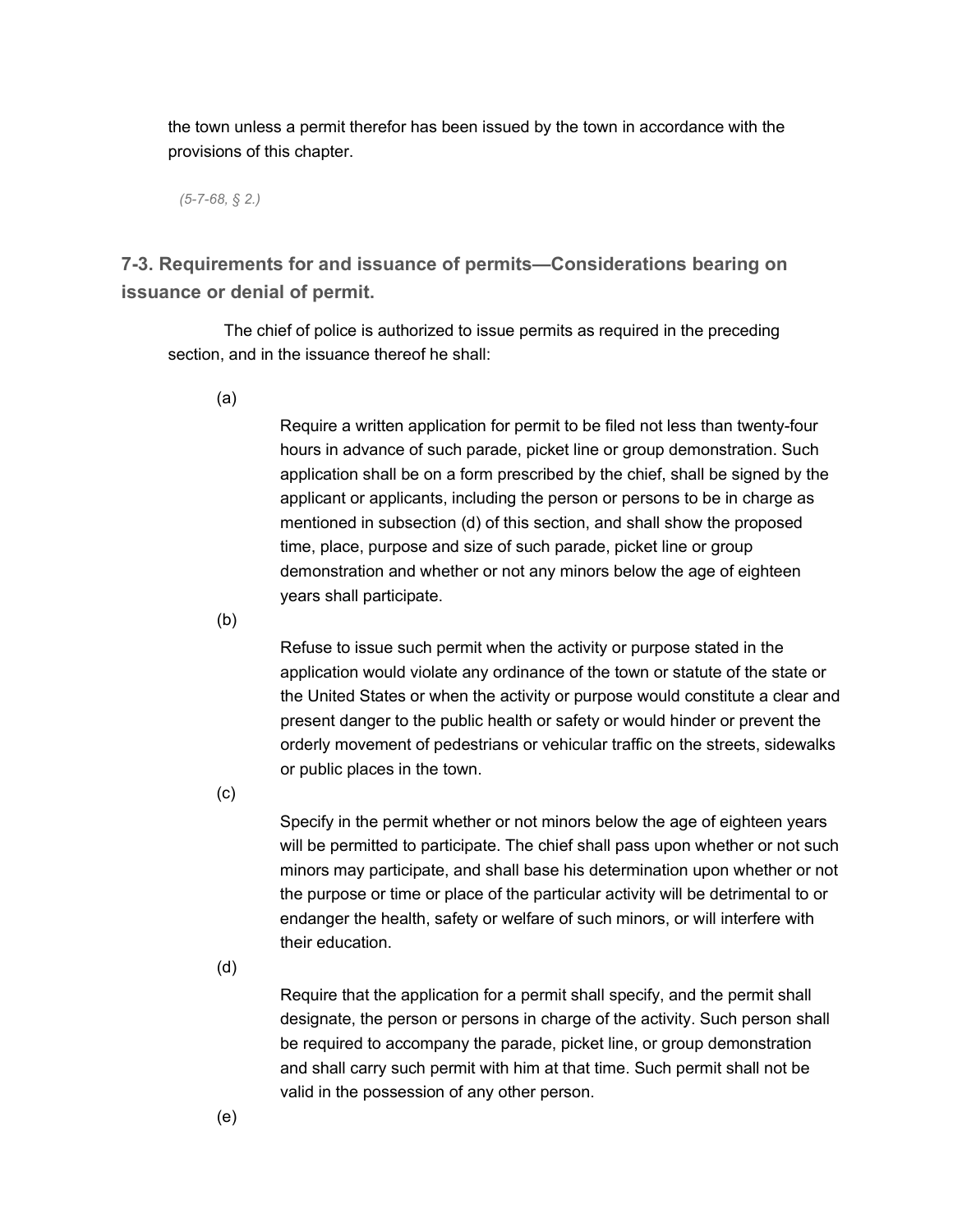The permit may set the starting time, duration, route, speed of travel, and space between persons or vehicles in the parade, picket line or group demonstration; may prescribe the portions or areas of streets, sidewalks or other public places to be used; and may impose such other reasonable requirements as the chief may prescribe for the control and free movement of pedestrian or vehicular traffic, or for the health, safety and property rights of the participants and the general public.

(f)

Require that the application for permit shall contain such other pertinent information as the chief reasonably may need in order to determine the purposes and character of the activity for which the permit is sought and whether such activity would or would not constitute a clear and present danger to the public health or safety or hinder or prevent the orderly movement of pedestrian or vehicular traffic on the streets, sidewalks or public places in the town.

(g)

Among other considerations, consider and find as a requisite to issuance the following:

(1)

The activity will not require excessive diversion of police from other necessary duties;

(2)

The activity will not interfere with the right of property owners in the area to enjoy peaceful and lawful occupancy and use of their property;

(3)

The activity can be conducted without unreasonable interference with normal pedestrian or vehicular traffic in the area, and will not prevent normal police and fire protection to the public, and will not be likely to cause injury to persons or property or to provoke disorderly conduct or to create a public disturbance.

*(5-7-68, § 3.)*

# **7-4. Certain acts prohibited.**

The following acts or activities, when performed or undertaken in conjunction with or as a part of any parade, picket line or group demonstration, are hereby prohibited and declared unlawful:

(a)

The carrying on or about the person any firearm or any weapon or article, including but not limited to blackjacks, nightsticks or flashlights, which by their use might constitute a deadly weapon.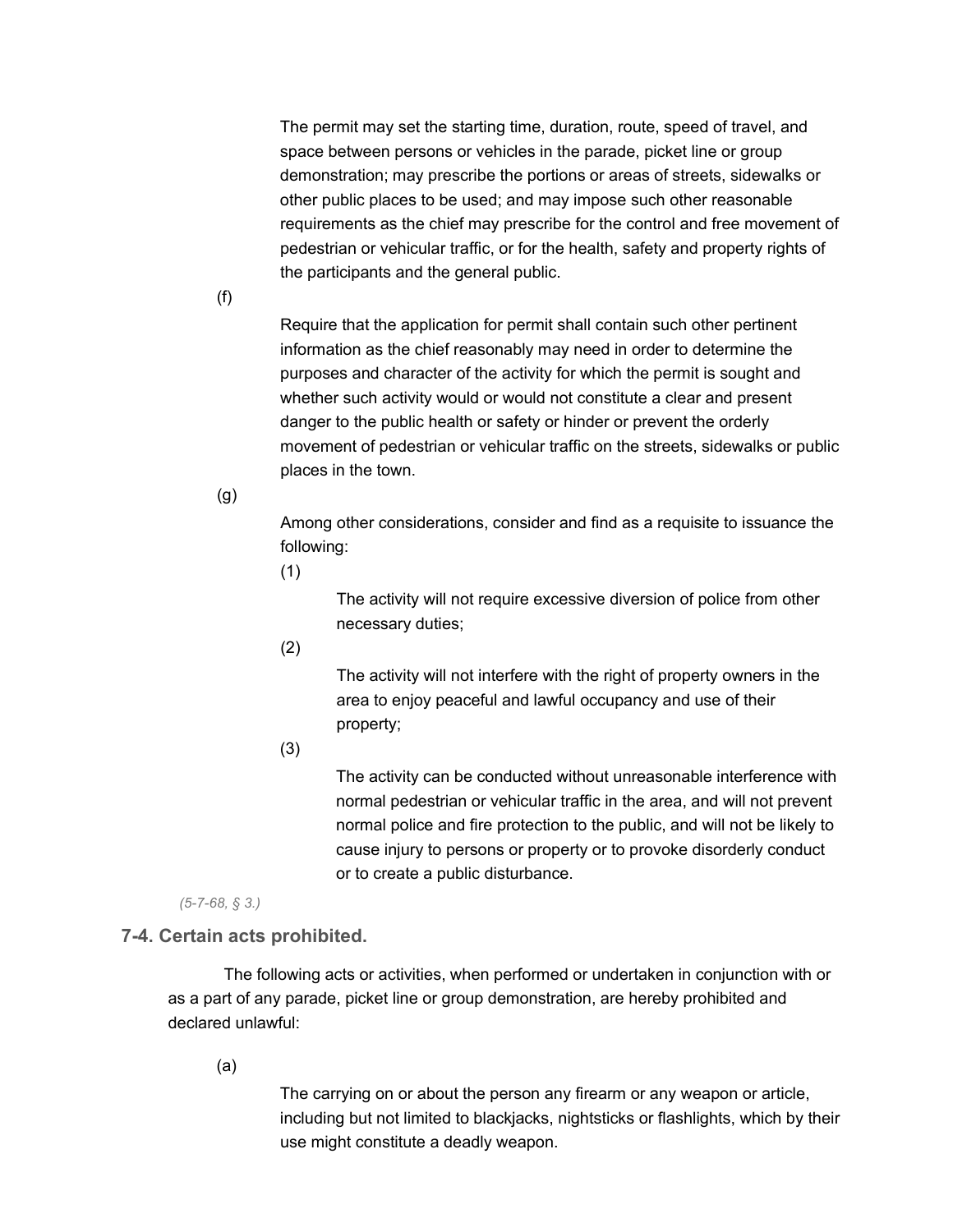(b)

The taking or keeping of any dog or vicious animal, whether leashed or unleashed.

(c)

The carrying or displaying of any flag or emblem of any foreign state or any foreign political party or other organization which is engaged in hostilities against the armed forces of the United States.

*(5-7-68, § 4.)*

**7-5. Revocation of permit.**

The chief of police shall revoke any permit granted for a parade, picket line or group demonstration for any of the following causes:

(a)

The violation by any participant of any provision of this chapter.

(b)

The failure to comply with the terms and conditions of the permit.

*(5-7-68, § 5.)*

### **7-6. Interference with permitted activity prohibited.**

No person shall hamper, obstruct, impede or interfere with any parade, picket line or group demonstration being conducted under authority of a permit duly issued by the chief of police.

### *(5-7-68, § 6.)*

# **7-7. Additional regulations—Applicable to picketing.**

Picket lines and picketing shall be subject to the following additional regulations:

(a)

Picketing may be conducted only on the sidewalks reserved for pedestrian movement, and may not be conducted on the portion of the street used primarily for vehicular traffic.

(b)

Not more than ten pickets promoting the same objective shall be permitted to use either of the two sidewalks within a single block at any one time.

(c)

Pickets may carry written or printed placards or signs not exceeding two feet in width and two feet in length promoting the objective for which the picketing is done; provided, that the words used are not derogatory or defamatory in nature.

(d)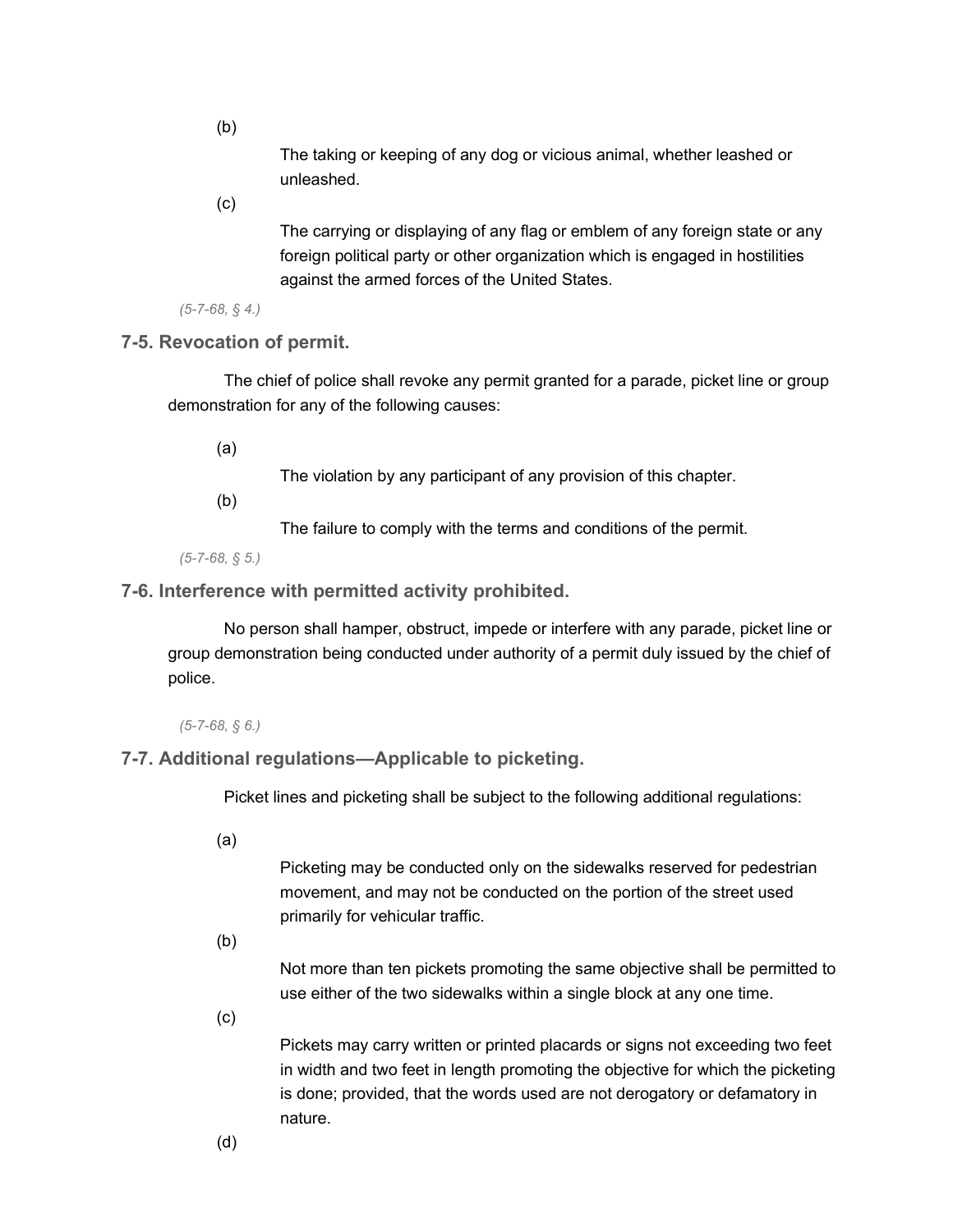Pickets must march in single file and not abreast and not march closer together than fifteen feet, except in passing one another. Pickets shall not be allowed to walk more than five feet from curb line and shall be in continuous motion.

(e)

If pickets promoting different objectives desire to use the same sidewalk for picketing and such use would result in the presence of more than ten pickets thereon, the chief of police shall allot time to each group of pickets for the use of such sidewalk on an equitable basis.

*(5-7-68, § 7.)*

**7-8. Same—Applicable to parades and group demonstrations.**

(a)

Prior to the granting of a parade or group demonstration permit, and as a condition precedent to the granting of either such permit, the chief of police may require that the person named in the application as the one to be in charge of the parade or group demonstration shall give good bond to the town, with corporate surety and in such amount as the chief may consider necessary, conditioned upon the full satisfaction of all claims, judgments and decrees which may result by reason of any negligent or unlawful act or omission of any person managing or participating in such parade or group demonstration and covered by the permit, and that he will save the town harmless therefrom; and with the further condition that he shall pay to the town all extra expenses incurred for clearing the town's streets, sidewalks and public places of litter resulting from the occurrence of such parade or group demonstration and for the cleansing and repair of public property defaced, soiled or damaged by paraders or demonstrators.

(b)

Any applicant for a parade or group demonstration permit who feels aggrieved by the decision of the chief of police made pursuant to subsection (a) of this section may appeal from such decision to the board of commissioners; and the board shall consider such appeal at its next meeting, at which the applicant may appear, with counsel, to present his case. After hearing the appeal, the board shall waive or uphold the requirement for bond, and if the requirement for bond is upheld, the board may amend the terms and conditions thereof as in its sound discretion shall be in the best interests of the town, and the decision of the board shall be final.

(c)

Bonds required by this section shall be approved as to form and surety by the town attorney.

# **7-9. Exceptions from chapter.**

The provisions of this chapter shall not apply to:

(a)